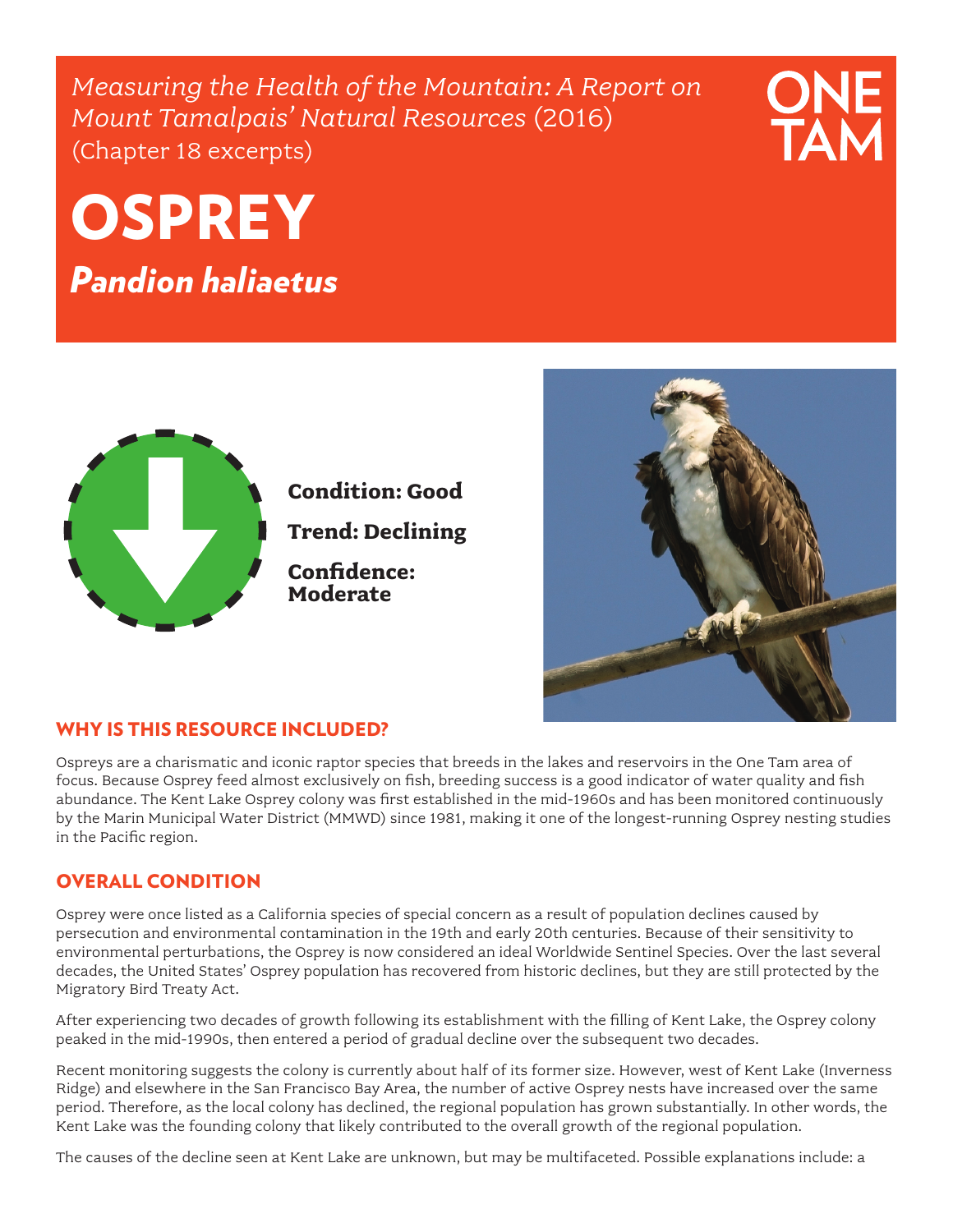shift in regional nesting distribution; response to a pair of nesting Bald Eagles (*Haliaeetus leucocephalus*) at Kent Lake starting in 2008; changing ecological conditions affecting fisheries and foraging success; a response to changes on the Osprey's wintering grounds; and changing patterns of recruitment in the nesting colony.

The current benchmarks for Kent Lake Osprey are:

• Average number of active nests from 2003–2015 was 26.7

Note: Occupied nests are defined here as nests that are maintained by the adults up to egg-laying. Active nests are those that persist into the incubation phase. Successful nests are those that fledge at least one young.

- Maximum count of active nests in 1994 was 46
- Average number of occupied nests from 2003–2015 was 37.4
- Maximum count of occupied nests in 1994 was 52

#### DESIRED CONDITIONS

A healthy nesting population of Osprey on Mt. Tam would remain stable over time. High levels of pair occupancy and annual reproductive success would be maintained within the normal range of variability, or above long-term average values based on recent historical monitoring.

#### **STRESSORS**

**Climate Change:** Ospreys require large, open bodies of water for both nesting and foraging. Extended periods of drought may result in dramatic and sustained drops in lake levels that may negatively impact Osprey fledging success. However, the effects will depend on impacts to fish populations, as an increase in shallow water habitat may actually improve prey availability if fish populations are maintained.

**Contaminants:** Osprey populations were impacted by contaminants (primarily chlorinated hydrocarbons, but also mercury) in the mid-20th century. Kent Lake Osprey are still potentially threatened by contaminants in nearby areas where they are known to forage. For example, Residues of DDT are still documented in the northern San Francisco Bay Area also documented above sub-lethal levels of mercury in more than one quarter of 3,000 fish sampled in the San Francisco Bay.

#### METRICS AND GOALS

| Metric                                         | <b>Condition Goal(s)</b>                                                                                                                    | <b>Status</b> |
|------------------------------------------------|---------------------------------------------------------------------------------------------------------------------------------------------|---------------|
| Metric 1<br>Measures of reproductive<br>effort | Reproductive effort (number of occupied<br>nests and occupancy rate) remains within<br>the range of values recorded over the last<br>decade |               |
| Metric 2<br>Annual reproductive success        | Annual reproductive success is in the range<br>of 0.8-1.3 chicks per nest per year, or<br>higher                                            |               |
| Metric 3<br>Habitat                            | Continued availability of suitable nesting<br>sites provided by a mix of live and dead<br>standing trees, particularly coast redwood        |               |